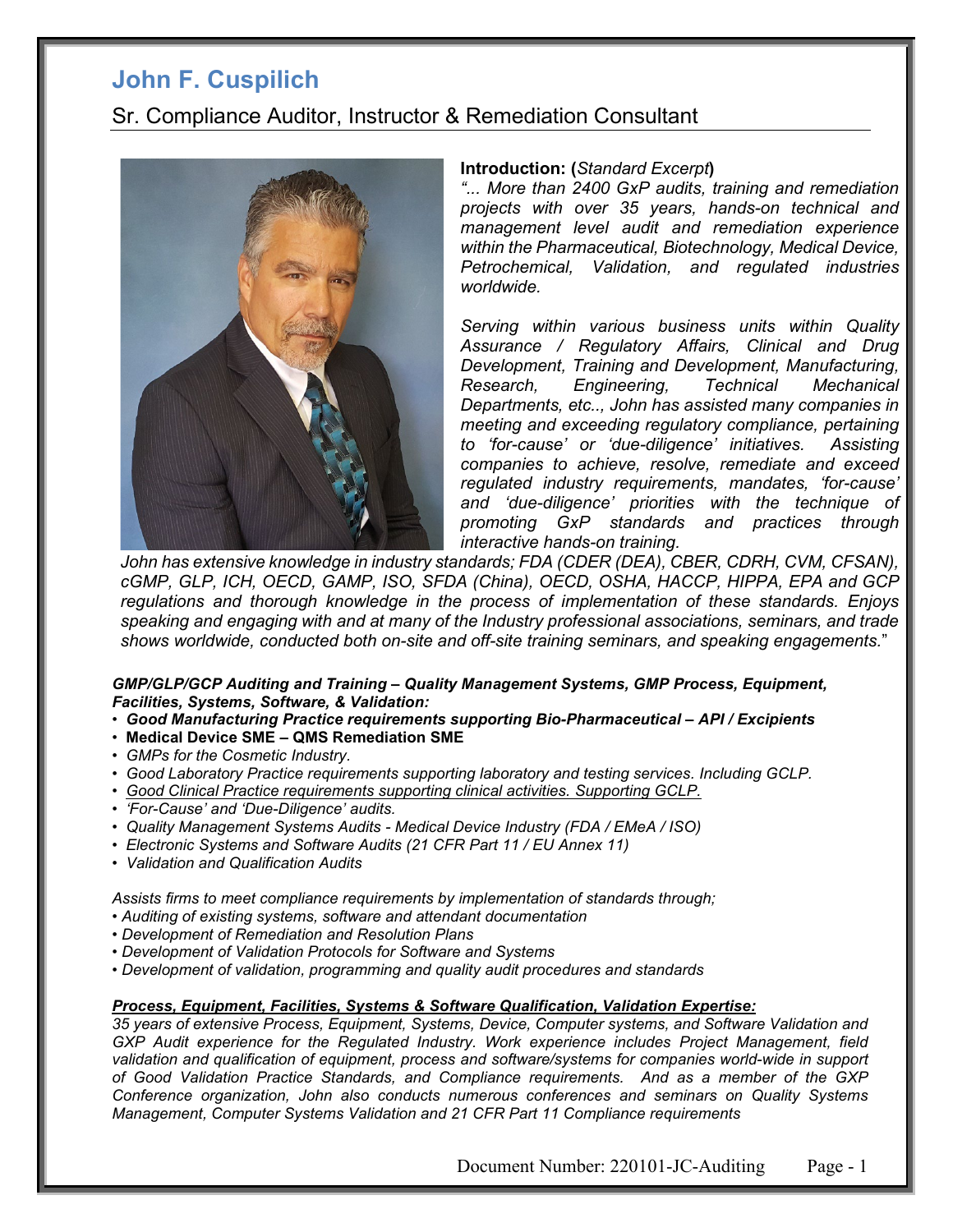#### **Areas of Expertise:**

- **Compliance Auditor / Boot Camp Instructor – Regulated Industry Compliance Audits**
	- o **QMS – cGMP SME** Pharmaceutical, Medical Device, Cosmetics and Dietary Supplements;
	- o Vendor, Supplier, Contractor, Consultant, GXP Audits. Systems in support of GXP Activities,
	- o Corporate Acquisitions, Risk Assessments and Gap Analysis
	- o Pharmaceutical Drug, Medical Device, Clinical, Combination Products, Blood and Tissue, Laboratory and Biologics, Controlled Substance, Cosmetics, Food and Dietary Supplements
	- o Title 21 Code of Federal Regulations Auditing and Remediation Services
		- Parts 11 Electronic Records, Electronic Signatures; EMeA Annex 11;
		- Parts 58 Good Laboratory Practice; OECD General Principles
		- Parts 110 and 111 Food and Dietary Supplement GMPs
		- Parts 210/211 Drug GMPs/API Manufacturing
		- Clinical Parts 312, 314, 320 and CTM Operations.
		- Part 820 Quality Systems Regulations Medical Device
		- Cosmetic GMP Audits 21 CFR Part 700 and 701
	- o 'Due-Diligence', 'For-Cause' & 483 Site Audits and Follow-up Remediation Services
	- o **Mock FDA, PAI, WHO, EMeA Audits and Pre-Audit Inspection Preparations**
	- $\circ$  GMP PAI GLP GCP ISO ICH OECD Ethical OTC Manufacturing R&D
	- o Computer Systems, 21 CFR Part 11 ERES, IT, MIS Services, EDC, Clinical Systems and Data Capture (ASPs, ISPs and internal management systems, Site Remediation, 'For-Cause', (E2B), ISO 13485/14971, IEEE Standards. EU Annex 11 – 15.
	- o Quality Management Systems / Quality Assurance, Part 820 QSR, QSIT, ISO 13485, ISO 14971, ISO 14644 Clean Rooms.
	- o GMP Good Manufacturing Practice Audits (21 CFR Part 210/211, ICH Q7A) CAPA Management Programs and Methodology.
	- o GLP Good Laboratory Practice Audits, 21 CFR Part 58, CLIA, OECD, Engineering, Facility & Validation, ISO 17025, Canadian 1510e Standard.
	- o GCP Good Clinical Practice Audits (Clinical Process & Systems in accordance with US/EU requirements, Investigator, Site Monitoring, Pharmacovigilance, IND, AND, ANDA, BLA, PMA & 510k. ICH E6 – ICH Audits (E2A/B). Good Data Management Practice and database audits.

• **Gap Analysis and Remediation Consultant – Audit remediation and project management**

- o Project Management Gantt Management –
- o Quality Management Systems Implementation
- o CAPA Management Remediation Project Management
- o Site Compliance Remediation and Readiness Initiatives
- o Post Audit Remediation Resolutions Deviations
- o FDA warnings EIR 483 Remediation
- Computer System Validation, Engineering, Development & Protocol Execution Audits
- 21 CFR Part 11 Site(s) Remediation Initiative Project Management. Global Standardization
- Project Engineering Pharmaceutical Facilities, Manufacturing / R&D
- Facility Project, Maintenance, Engineering & Quality Management & Procedural Development
- On-Site and Off-site Training and Development Customized training packages and presentations:
	- o 21 CFR Parts 210/211 Drug GMPs Pharmaceuticals Finished and APIs
		- o 21 CFR Parts 11 Electronic Records; Electronic Signatures
	- o 21 CFR Parts 820 Quality Systems Regulations and Quality Management Systems (QMS)
	- o Software / Systems Development Compliance Requirements under 21 CFR Part 11
	- $\circ$  Engineering and Validation Services, Validation and Qualification GAMP
	- o Food, Cosmetics and Dietary Supplement GMPs
	- o Laboratories (GLP Compliance under 21 CFR Part 58 42 CFR Part 493)
	- o Manufacturing (Pilot and Full Scale) Packaging and Warehousing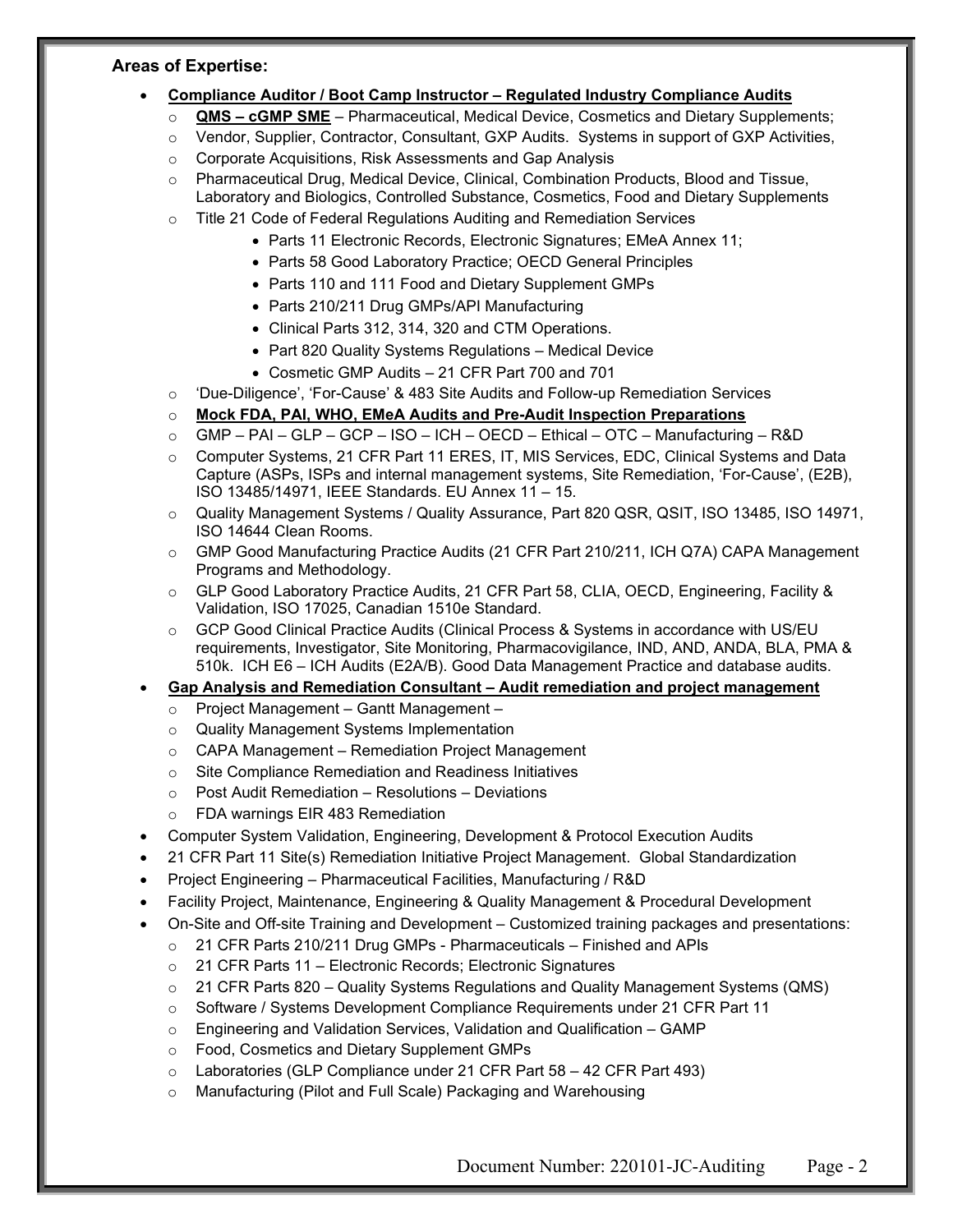#### *<sup>U</sup>***1998 to Present:**

- **The Auditing Group and GXP Services**
- **GMP Publications (GMP Publications**
- **GMP Boot Camps and GxP Conferences**
- **GxPNews and FDA.COM**

#### **Current Work History:**

- **The Auditing Group, Inc. and GXP Services – 2001 to Present**
- GMP Boot Camps and GXP Conferences January 2011 Present
- GMP Publications, Inc. May 1999 to Present (Parent Company)
- GXPNews e-Newsletters and FDA.COM 2003 Present Senior Editor

#### **The Auditing Group, Inc. & GXP Services – Compliance Auditor and Remediation Consultant:**

- GMP, GLP, GCP, QMS, ICH, ISO, & WHO Audit and Remediation Consulting (1200+ compliance audits, training and remediation projects) Supporting Drug, Biologics, Medical Device and Combination Devices. Pharmaceuticals for Commercialization, Feasibility and Clinical Trials. 3<sup>rd</sup> Party Contract Forensics Compliance Officer – Supporting FDA CDER, CBER and CDRH Divisions.
	- Manufacturing, Research & Development, Clinical, Medical Device, Laboratories<br>○ Vendors & Suppliers, Consultants & Contract Manufacturer Audits
	- o Vendors & Suppliers, Consultants & Contract Manufacturer Audits<br>○ Audits for Bio-Pharma OTC, Ethical, Radiopharmaceuticals, Nutrad
	- o Audits for Bio-Pharma OTC, Ethical, Radiopharmaceuticals, Nutraceuticals, Bulk API<br>○ Supporting US FDA, EU EMA, SFDA (NMPA), TGA, and WHO Audits
	- Supporting US FDA, EU EMA, SFDA (NMPA), TGA, and WHO Audits
	- o Manufacturing, API, CMO, CPO, CAO, Warehouse and Distribution Audits
	- o Laboratories in support of GMP and / or GCP Activities
- Validation Audits and Gap Analysis (Process, Facility & Equipment) Auditing Services
	- o Process Equipment, Manufacturing, Utilities, Engineering
	- o EDC, MRP, MMCS, LIMS, SCADA, PLC, DCS, Custom and COTS applications
	- o Auditing and development of validation master plans for Computer Systems and Software including but not limited to:
	- $\circ$  SDLC, VMP, VPD development, user requirements and functional requirements  $\circ$  Design qualifications, including schemas, flow diagrams and data modeling
	- $\circ$  Design qualifications, including schemas, flow diagrams and data modeling  $\circ$  Installation qualifications, qap analysis, and component inventories
	- $\circ$  Installation qualifications, gap analysis, and component inventories  $\circ$  Operational qualifications, test script development, training and exe
	- Operational qualifications, test script development, training and executions
	- o Performance qualifications
	- o 21 CFR Part 11 / Annex 11 Electronic Systems Auditing, Remediation and Computer Systems Validation
- Quality Management Systems (QMS) Audit, Gap Analysis, and Remediation Supporting US and ISO Requirements
- Process, Manufacturing, and Analytical Equipment, LIMs, EDC, Clinical Data Management, SAE, AER, PLC, SCADA, etc.
- Engineering (Design / Build Facility Audits), Maintenance and Technical Compliance Audits
- 'For-Cause' and Due-Diligence Audits
- Vendor and Supplier Qualification Audits
- FDA Assisted Audits, PAI, Pre-FDA Inspection Audits and Clinical Trial Audits
- Employee HR / Investigator Audits and Investigations (CV Audits)

#### **GMP Publications, Inc. – CEO - Senior Editor, Director Quality Assurance – Technical Writing**

- Technical review and development of the Code of Federal Regulations publications for The Government Printing Office, Washington, DC.
- Quality Assurance Duties Change Control, SOP development, Content Validation, Custom publication development
- Support the Government Printing Office (GPO). Conduct annual review, proofing of new regulations pertaining to 21 Code of Federal Regulations. Conduct Quality Assurance assistance in ensuring that new regulations are free of text defects, and that content meets conformity and clarity. Title 21 Code of Federal Regulations Parts 1 - End.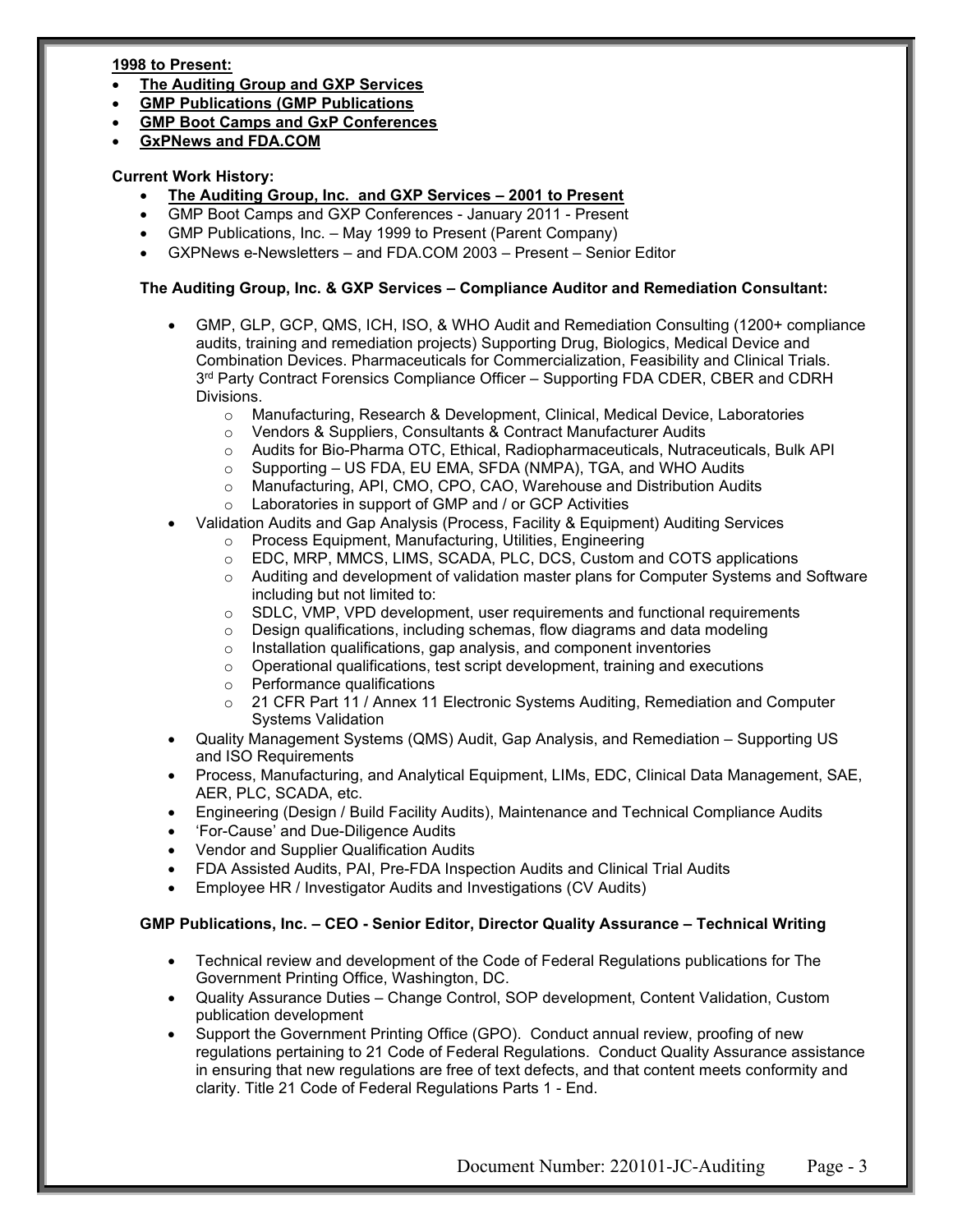#### **GMP Boot Camp Training and GXP Conferences, Inc. – Senior Instructor**

- Conducted over 420 instructional webinars
- Conduct hundreds of on-site GMP, QMS, QSR, ISO, 21 CFR Part 11 Electronic Systems, GLP and GCP Training Seminars
- Training and Development Customized training packages and presentations:
	- $\circ$  21 CFR Parts 210/211 Drug GMPs The Basics 101 / The Basics 102, Pharmaceuticals Finished and APIs – ICH Q7 GMPs for Active Pharmaceutical Ingredients
	- o 21 CFR Parts 11 Electronic Records; Electronic Signatures<br>○ 21 CFR Parts 820 Quality Systems Regulations
	- $\circ$  21 CFR Parts 820 Quality Systems Regulations<br> $\circ$  21 CFR Part 58 Good Laboratory Practice Tox
	- 21 CFR Part 58 Good Laboratory Practice Toxicology & Non-Toxicology OECD GLP, GCLP and Laboratory Controls supporting manufacturing processes.
	- o Cosmetic GMPs<br>○ Dietary Supplem
	- o Dietary Supplements under 21 CFR Part 111 and Predicate Rules<br>○ Software and Systems Development Compliance Requirements ur
	- Software and Systems Development Compliance Requirements under 21 CFR Part 11
	- $\circ$  Validation and Qualification The Basics 101<br> $\circ$  Validation and Qualification The Basics 102
	- Validation and Qualification The Basics 102
	- o Risk Management
	- Combination Devices<br>○ Quality Management :
	-
	- o Quality Management Systems Gap Analysis Auditing Training<br>
	o ISO 9001 Quality Management Systems and Quality Proces ISO 9001 – Quality Management Systems and Quality Process
	- $\circ$  ISO 13485 Quality Management<br> $\circ$  ISO 14971 Risk Management
	- ISO 14971 Risk Management
	- o EU GMPs 1-9 EU GMPs Annex 1-20
	- o Chinese Decrees 79 (and 64), US GMPs 21 CFR Parts 210/211 and EU GMPs Chapters 1-9
- Hosted hundreds of Domestic GMP Conferences
	- o Pharmaceutical cGMPs (US, EU and ICH Q7)
	- o Medical Device GMPs and the QMS (US and ISO 13485)
	- o Combination Devices (Drug and Device)
	- o Validation and Qualification

# **1999 to February 2004: SCIREX Clinical Research Organization (CRO)**

#### Associate Director Quality Assurance and Senior Quality Auditor

Roles and Responsibilities – Sponsor, Vendor, Supplier, Site, DMS, Statistics, SME and Auditor, Associate Director Quality Assurance / Regulatory Affairs – Good Clinical Practices in accordance with US and EU Regulatory Requirement's. Supporting IP and Clinical processes, GMP, GLP, Part 11 Electronic Records; Electronic Signatures, Drug Development cGMP for Phase 1 and Medical Devices for Clinical.

**Duties:** Conducted over **600** GCP, GCLP and GMP Audits supporting Global Clinical Trials in all aspects of clinical activities, IND, NDA/ANDA/Orphan, BLA, PMA/510k. Included but not limited to:

- Develop, Implement, Manage and Conducted SCIREX Internal, Sponsor, Supplier and Vendor audits pertaining to IT, Validation, GMP, GLP, ICH, 21 CFR Part 11 and Facility Compliance. Conducted internal personnel, Sponsors, and Vendor training in Good Auditing Practices, 21 CFR Part 11, Good Validation Practice and Techniques, Quality Systems Regulations (Part 820), Good Programming Standards and Practices, etc.…
- Conducted Government Sponsored Clinical Training for the Institute for Clinical Research India (ICRI)
- Senior Auditing Responsibilities Development Audit Standards for;
	- o Sponsor and CRO Audits
	- o Auditing of Investigator Sites, Investigators, Financial Disclosure and State Board **Certifications**
	- o IRB Audits<br>o Informed C
	- Informed Consent form reviews
	- o Monitors and Clinical Supervisory Personnel
	- o Auditing Sponsor's Vendors and Suppliers
	- o Database Audits (Database Management Systems)
	-
	- Biostatistical Audits<br>○ SAE/AE/AR Filing A ○ SAE/AE/AR Filing Audits<br>○ MedWatch and Product S
	- MedWatch and Product Safety Audits
	- $\circ$  FDA Assisted Audits, Do-Diligence, For-Cause, and Clinical Trial Approval Audits<br>  $\circ$  Acting as 3<sup>rd</sup>. party auditors for Sponsor Contracts
	- Acting as 3<sup>rd</sup>. party auditors for Sponsor Contracts
	- Acting as 3<sup>rd</sup>. party auditors for FDA Assisted Audits

Document Number: 220101-JC-Auditing Page - 4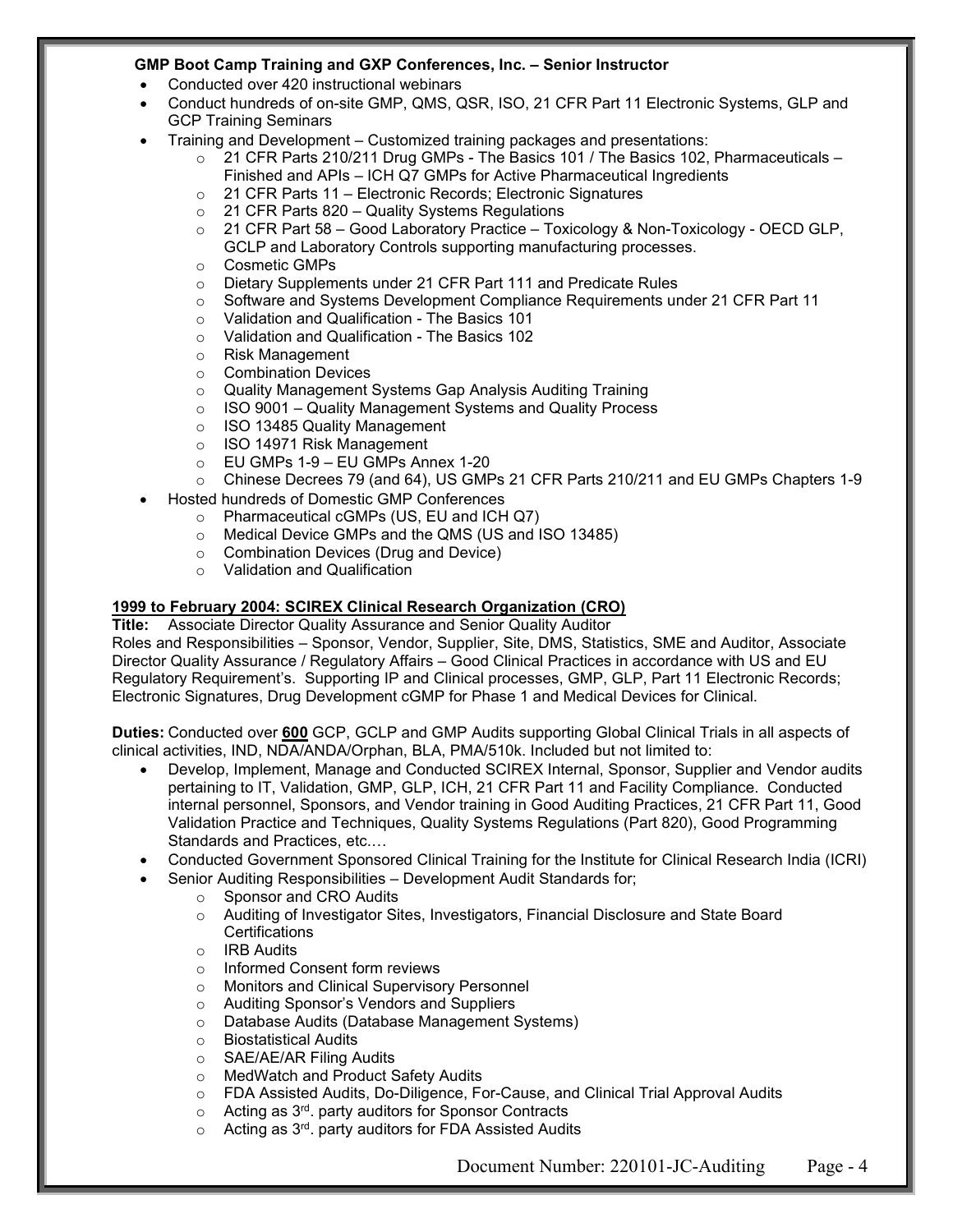- Training Curriculums Good Clinical Practice (GCP) / Good Clinical Laboratory Practice (GCLP)
- Development, training and execution of the Corporate Validation Standards and Policies
- Development, training and management of the Corporate Validation Steering Committee
- Implementation of the Corporate Computer Systems Validation Guidelines for multiple sites
- Developed the Steering Committee 21 CFR Part 11 Charter, Validation Master and Project Plans
- Coordinated the Validation efforts utilizing in-house technicians and Contractors
- Developed the Global Computer Systems and Application Inventories
- Published SOPs outlining Validation activities, SDLC process and individual tasks
- Based on the verified inventory, implemented the Gap Analysis process which determined the components of the inventory items and requirements.
- Based on the verified inventory, implemented the risk analysis and assessment process, which determined the level of validation, qualification or verification required.
- Developed the project timelines (based on risk assessments and needs), using various validated or qualified tools such as MS Project Gantts, databases and 3rd. party software, i.e. Trackwise, Software Magic, Track-it and others.
- Developed individual Software Systems and Application validation protocols (see [http://www.validations.com](http://www.validations.com/) for additional validation effort details)
- Implemented IT, development and service support SOPs
- Developed Maintenance, IT Support and Systems or Application retirement plans
- GMP, GLP, ICH & GCP Auditing

# **1994 – 1999 Sentry Technologies, Inc. – Sentry Auditing Services (Pharmaceuticals)**

- CEO Senior Auditor / Developer / Senior Consultant (GMP GCP GLP Systems)
	- Sentry 2000 Quality Management Software and Auditing System
	- Sentry 2000 Pharmaceutical Compliance Software System
	- Sentry 2000 Calibration Management System
	- Sentry 2000 Work Order Management System
	- OEM 2000 Equipment Management Software for Vendors and Suppliers
	- Bio-Pharm 2000 Software for Inventory Management CMOs

#### Management of over 600 installations world-wide.

Technical Services Auditor / Engineer – Asset Auditor, Validation, Engineering, Application & Development Contract Engineering Services – Development, Systems Implementation and Validation Projects. Technical services and support consultant - **Merck**, **Novartis**, **SKB**, **Bayer**, **Sterling Pharmaceuticals**, GMP Institute, Johnson & Johnson, McNeil Consumer, The Validation Group, Judge, Integrated Project Services, etc…

- Development, implement and validation of Maintenance, Material Management, SCADA, DCS, PLC, Compliance and Engineering software applications and systems
	-
	- o Validation Master Plan Development<br>○ Project Plan Development User requ Project Plan Development - User requirements - Functional requirements
	- o Design qualifications (DQ)
	- $\circ$  Installation qualifications (IQ)
	- o Operational qualifications (OQ)
	- o Performance qualifications (PQ)
- Auditing Services for Asset and Compliance Management
- Development and Validation of Inventory Systems for Asset Control Systems
- Engineering, Design/Build, Maintenance and Technical CAD Services
- Turn-key Process, Equipment and Software Validation Services
- Laboratory Design / Build Project Management
- Laboratory Equipment Validation:
	- o HVAC, Fume Hoods, Bio-Cabinets, Glove boxes, Class 100 100k, etc..
	- o Process, Manufacturing and Laboratory Equipment o HPLCs, GCs, AA, Spectrophotometers, etc.
	-
	- o HPLCs, GCs, AA, Spectrophotometers, etc.<br>○ Software System Gold, Pinnacle Millenniui o Software – System Gold, Pinnacle Millennium, Agilent/HPChemStation, etc...<br>○ Gases, Mobile Phase Pumping, AutoSamplers/AutoEnjectors,
	- Gases, Mobile Phase Pumping, AutoSamplers/AutoEnjectors,
	- o Detectors, FTIR, UV Vis, Diode Array, Gas Flame, Mass Spec, NMR, etc.
	- o Asset Inventories and Gap Analysis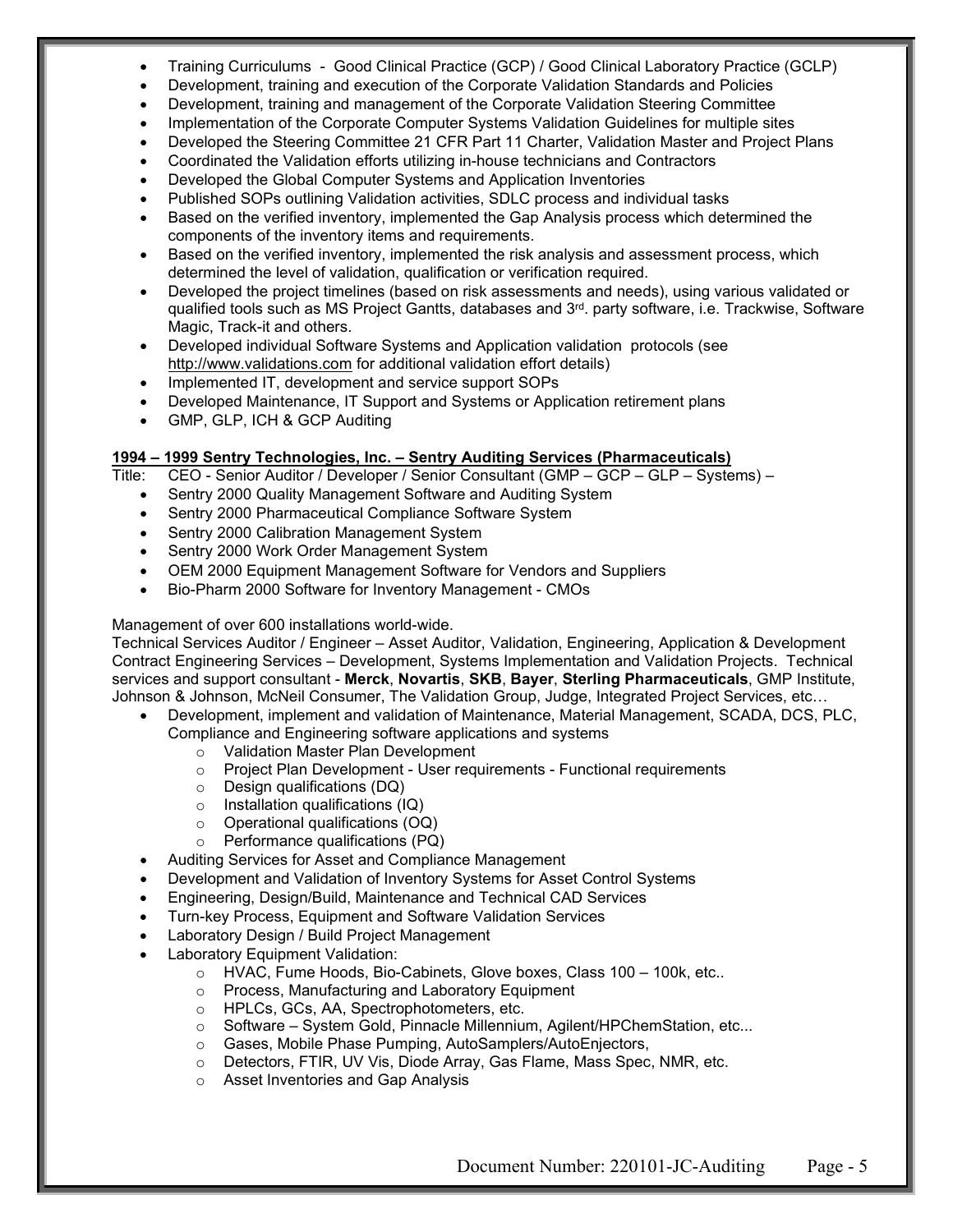#### **1989 – 1995: Sterling Pharmaceuticals - Bayer Pharmaceuticals – Integrated Project Services (IPS)**

Title: Manager of Engineering Auditing and Technical Services contracted to Sterling Pharmaceuticals Duties: Direct, Audit, Maintained and Design/build responsibilities for Sterling Pharmaceuticals NJ R&D, & PA Manufacturing Facility. Managed in-house and contract technical staff. Developed SOPs, Validation Protocols and Project Plans. Maintained Process, Utilities and Facility Equipment. Development of Equipment specifications, Purchasing, and Validation of all Facility, Utility & Process Equipment and Systems:

- Developed and Managed the Sterling 2000 Quality Management Software System
- Computer Systems, SCADA, DCS and PLC, validation protocols including VMP, IQ, and OQ
- Network and Desktop Validation Protocols including VMP, IQ, and OQ
- Analytical Equipment, Spectrophotometers, Samplers/Injectors, Pumps, Assay Equipment, etc.
- Fluid Bed, Tray and Static Dryers, Mixers, Blenders & Sifters/Screeners
- Steam Systems, Process & Utility, Water Systems, Process & Utility Washers, Sterilizers, Autoclaves
- Electrical Systems and Power Generating Equipment
- Tablet Manufacturing Equipment Presses, Coaters, Sorters, Counters, Fillers & Gel Equipment
- Environmental Equipment HVAC, Environmental Chambers, Stability Chambers and Freezers
- Packaging Equipment, Lab Equipment, Manufacturing Equipment
- Development of Corporate Validation Standards for Process, Packaging, and Facility Equipment, Systems and Applications.
- Clean-in-Place, Sterilize-In-Place, and Clean Room Process Cleaning validation.
- Developed Corporate standards (Eastman Kodak, Sanofi and Sterling Pharmaceuticals) for OSHA 1910.143, EPA Response, HAZMAT First Responder, Inventory Controls, and Engineering

#### **1985 – 1989: Purolite**

Title: Maintenance and Engineering Director / Manager US Technical Consultant – UK

Duties: Chief Engineer – **Senior ISO Auditor** - Construction and Maintenance. Development of ISO preparation documentation, services and procedures. Development of Quality Assurance initiatives in support of ISO Certifications.

- Managed 18+ Technical Service Personnel, 3 Engineers and 200+ Trades.
- Design / Build & CAD Engineering
- Pipefitting, Millwright, Welding, Electrical/Electronics, Steam and Water Systems, PLC, DCS, SCADA

#### **Education**

- Illinois State University Great lakes Institute of Technology BS Propulsion Engineering 1978 1980
- US Navy Propulsion Engineering. Damage control, Firefighting and HAZMAT training. 1978 1980
- Drexel University, PA. Architectural Design 1985 1986
- Burlington County College Mechanical Engineering Computer Sciences AutoCAD release 11/2000 (Non-degreed)
- Burlington County College Computer Sciences Computer Programming/Visual Basic programming (Non-degreed)
- US Navy A Schools
	- Propulsion Engineering,<br>○ Welder, Hull Technician
	- Welder, Hull Technician
	- o Boiler Technician
- ISO Registrar Training, Purolite, PA Woodward Clyde
- Good Manufacturing Practice Full training package (North East Branch Rep for GMP Institute)
- DIA Good Clinical Practices GCP
- PDA Auditor Tri-Auditors
- ASQ Certified Quality Auditing Course 1998 1999 Temple University
- ASQ Certified Quality Engineering Course 1998 1999 Temple University
- Training seminars, GMPs, Part 11, Clinical, Auditing, GLPs, ISO, etc…
- Pipefitters Apprenticeship Program apprenticeship training program. IAM Local 9
- Star Technical Institute Electronics and Robotics 18 month program.
- Lyons Technical Institute AC&R 10 month program
- Stationary Engineering NJ Blue Seal, PA Engineers 'A' Licenses
- Welder Training and Testing Institute (WTTI) 10 month program
- Woodward Clyde Environmental EPA 165 40 hour EPA certified HAZMAT First Responder Course
- Borland Team B Specialist Training

Document Number: 220101-JC-Auditing Page - 6